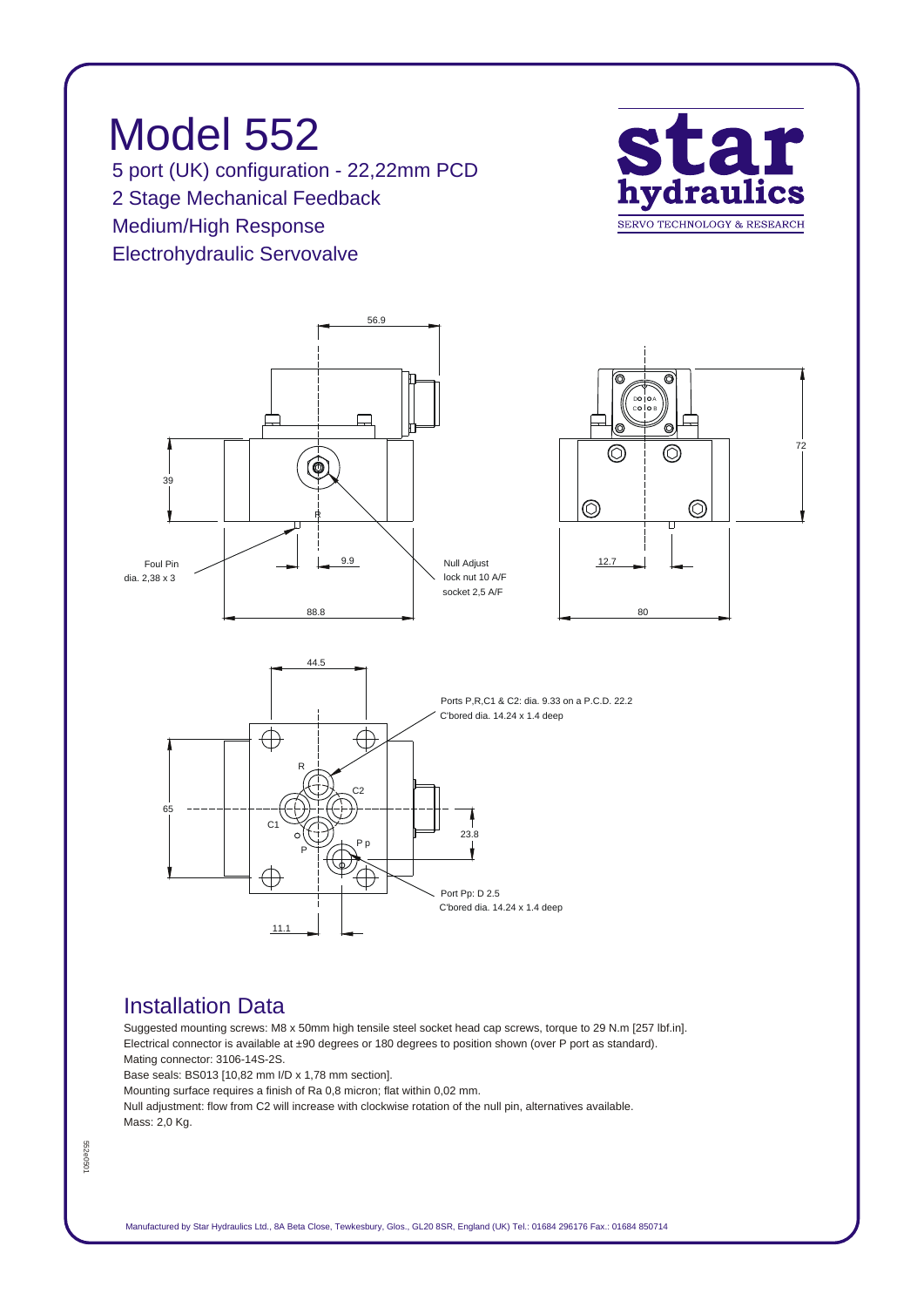## *Technical Specification*

| Threshold                                                                 | < 0.5% without dither                                                     |
|---------------------------------------------------------------------------|---------------------------------------------------------------------------|
| <b>Hysteresis</b>                                                         | < 3,0% without dither                                                     |
| Null bias                                                                 | $< 2.0\%$                                                                 |
| Null shift with<br>40°C temperature change<br>80% to 110% pressure change | $< 2.0\%$<br>$< 2.0\%$                                                    |
|                                                                           |                                                                           |
| Pressure gain                                                             | >30% supply pressure for 1% rated input signal,<br>can be as high as 100% |
| Supply pressure                                                           |                                                                           |
| minimum recommended                                                       | 15 bar                                                                    |
| maximum continuous                                                        | 210 bar (standard)                                                        |
|                                                                           | 315 bar (consult factory)                                                 |
| Proof pressure                                                            |                                                                           |
| at pressure port                                                          | 150% max supply pressure<br>100% max supply pressure                      |
| at return port                                                            |                                                                           |
| Burst pressure return port open                                           | 250% max supply pressure                                                  |
| External leakage                                                          | zero                                                                      |
| Operating temperature range                                               | -20 $^{\circ}$ C to +130 $^{\circ}$ C                                     |
| Fluid                                                                     | Petroleum based mineral oil<br>10 to 110 cSt at 38°C                      |
| Seal material                                                             | Fluorocarbon<br>other materials on request                                |
| Supply filtration recommended                                             | 15 micron absolute or better (Beta 15 > 75)                               |



*The nominal rated flow of a servovalve is the load flow under conditions of 100% electrical input and 70 bar total valve pressure drop. The load flow pressure characteristic closely approximates the theoretical square-root relationship of a sharp edged orifice (figure 1).*

*The flow tolerance for standard servovalves is ±10% of the nominal rated flow at ±100% input signal. Flow gain at null is determined by the relationship of the spool and bushing metering edges and may vary with standard production toleran ces, flow gain in the region of ±5% rated current from null may range from 50% to 200% of the nominal flow gain (figure 2).*

*The null leakage comprises of both pilot stage flow (tare leakage) and the second stage null leakage (table 1).*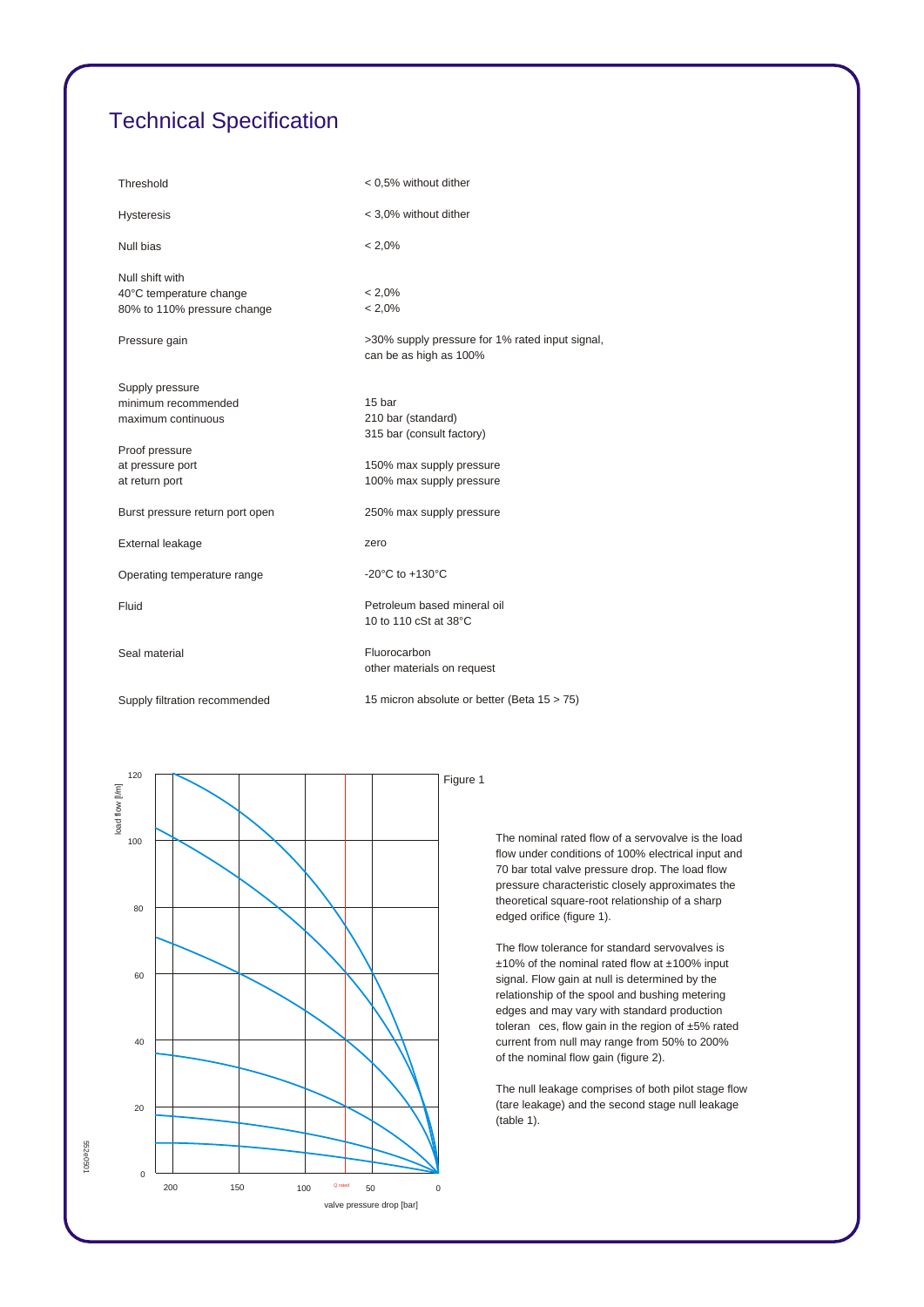

| Nominal flow ratings<br>at 70 bar differential<br>$[$ l/min $]$ | Null leakage<br>140 bar supply<br>[1/min] |
|-----------------------------------------------------------------|-------------------------------------------|
| 4                                                               | 1,0                                       |
| 10                                                              | 1,2                                       |
| 20                                                              | 1,6                                       |
| 40                                                              | 1,6                                       |
| 60                                                              | 1,6                                       |
| 75                                                              | 1,6                                       |

## *Electrical Characteristics*

| Coil Specification                           |                                 |                          | Series                           |                          | Parallel                         |  |
|----------------------------------------------|---------------------------------|--------------------------|----------------------------------|--------------------------|----------------------------------|--|
| Differential<br><b>Rated Current</b><br>[mA] | Resistance<br>per coil<br>[ohm] | Rated<br>Current<br>[mA] | Effective<br>Resistance<br>[ohm] | Rated<br>Current<br>[mA] | Effective<br>Resistance<br>[ohm] |  |
| 10                                           | 1000                            | 5                        | 2000                             | 10                       | 500                              |  |
| 15                                           | 200                             | 7,5                      | 400                              | 15                       | 100                              |  |
| 20                                           | 1200                            | 10                       | 2400                             | 20                       | 600                              |  |
| 30                                           | 300                             | 15                       | 600                              | 30                       | 150                              |  |
| 30                                           | 800                             | 15                       | 1600                             | 30                       | 400                              |  |
| 40                                           | 80                              | 20                       | 160                              | 40                       | 40                               |  |
| 60                                           | 40                              | 30                       | 80                               | 60                       | 20                               |  |
| 80                                           | 22                              | 40                       | 44                               | 80                       | 11                               |  |
| 100                                          | 27                              | 50                       | 54                               | 100                      | 13,5                             |  |
| 200                                          | 22                              | 100                      | 44                               | 200                      | 11                               |  |
| 400                                          | 22                              | 200                      | 44                               | 400                      | 11                               |  |

*Coil ratings are specified in terms of the differential rated current [mA] and the resistance per coil [ohm]*

*External connections for standard polarity (flow out of C2) are:- Parallel coil configuration: link A to C & B to D : A & C +ve, B & D -ve Series coil configuration: B & C linked : A +ve, D -ve*